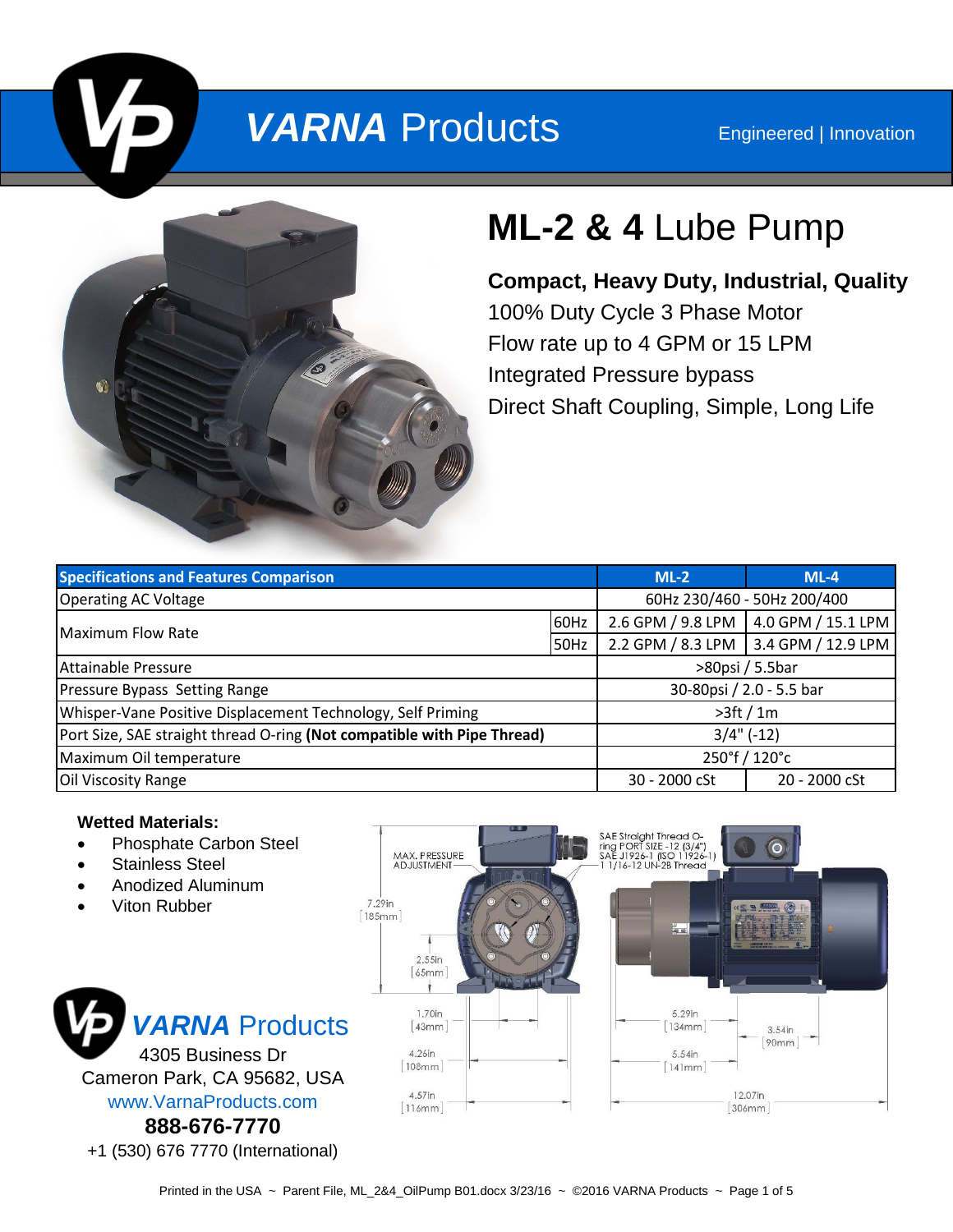

## **General**

The ML series lube pumps are designed for pumping lubricating oils. With two models to choose from, producing either a maximum of 4.0 or 2.6 gallons per minute, they are a great fit



for a range of industrial applications. They are selfpriming and quiet-running vane pump that can produce over 80 psi (5.5 bar) pressure.

The ML pumps also feature an integrated bypass valve to set pressure within the system. The bypass setting can be externally set to limit pressure to 30-80 psi with a simple 3/16" allen wrench. On the fly adjustment allows the lube system to be tuned in real time, while it is running for optimal performance.

# **Basics of Lube Oil Distribution**

An effective lubrication oil system needs to provide a consistent flow of oil to each distribution point. While that may seem straightforward, changes in lube oil viscosity can introduce drastic deviations in flow within a system that is not configured correctly. In the worst cases, it may

even result in no flow at some lube points. Long lube lines and differences in elevation between points can add up to the potential problems as the temperature changes.

# **Long Lines and Elevation**

When using a single pump to lubricate a large machine, lube points of different elevations or with differing tube lengths can see significant variability in flow as oil viscosity changes in response to temperature.

It takes about 0.5 psi per foot elevation gain to push the oil to a higher lubrication point. As the oil temperature rises, the oil viscosity drops, and elevation differences as small as a foot could cause the oil flow to an upper lubrication point to stop altogether.

#### **Viscosity & Pressure Example**

Water flowing through a 5ft length of 1/4in ID tubing has a Reynolds number of 13,400 at room temperature. The flow is turbulent. The pressure to push the water through the tube is 1.7 psi.

The same tube with the same fluid flow rate and temperature (1.75 gpm and 72°F) but this time with SAE 20 engine oil rather than water has a Reynolds Number of 140. The flow is now laminar. The pressure to push the oil through the tube this time is 87 psi!

Raise the oil temperature to 180°F, the Reynolds number increases to 1,650. Flow is still laminar but the pressure to push the oil through the tube drops to 8 psi.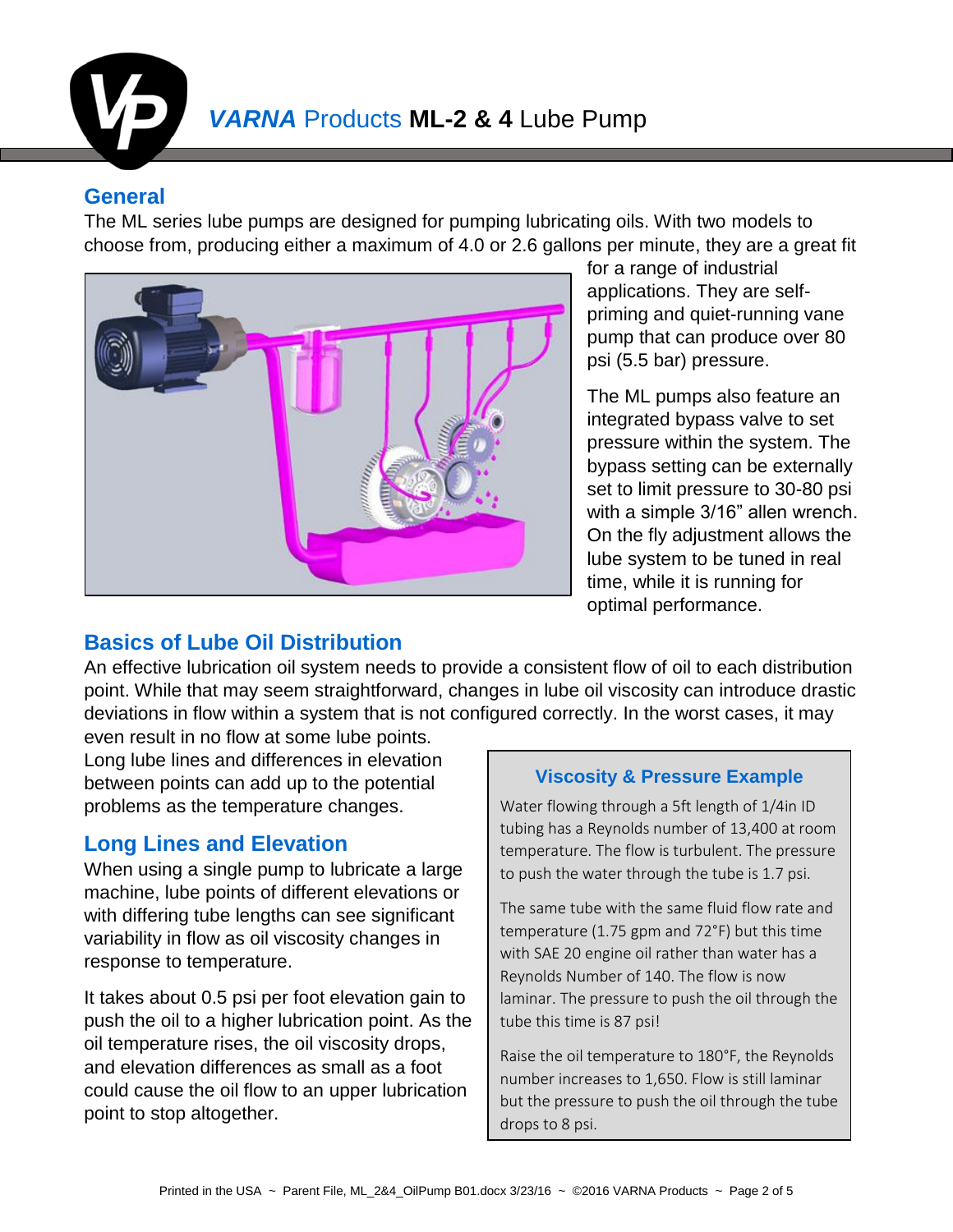Similarly, when oil flow is laminar, as is the case with most lube oil in tubing, each length of tube has a cumulative effect on pressure drop. This means that a tube leading to a lube point near the pump and one leading to the far side of a machine could end up with radically different flow rates as a result of the longer tubes greater pressure drop when the oil is cold. These pressure loss and elevation differences result in a variability in flow as temperature changes effect oil viscosity.

## **Flow Restrictive Orifices**

The solution to this viscosity-induced variability is to place orifice flow restrictors in each lubrication line to set the desired flow for each lubrication point. Orifices have the beneficial

property of creating a pressure restriction that is largely independent of oil viscosity and therefore independent of changes in the oil temperature. In order to capture the benefit, the orifice needs to have a substantially greater pressure restriction than the tube itself. As a rule, the tube diameter and any fittings should have an inside diameter of at least 5 times the orifice diameter.

As an example, a system where the length of the tubing would have a pressure drop of 5psi with the coldest oil combined with an orifice that would produce maybe 40 psi would result in flow that remains effectively constant as the oil viscosity changes with temperature. A valve such as a needle valve can also be used to approximate an orifice.

### **Constant Flow or Constant Pressure**



There are two ways to set up a multiple point lubrication system that will use the property of an orifice to ensure substantially constant flow at multiple lube points. They are constant flow, and constant pressure. Either system can work but constant pressure is decidedly easer to set up and more versatile.

Constant Flow uses a positive displacement pump to generate a fixed flow of oil no matter how restricted the oil tubes are. Each oil line to a particular lubrication point has a valve or orifice that is the primary flow restriction for that line. The sum of the flows in all the lines must remain equal to the fixed flow of the pump. The pressure at the pump outlet is the pressure that will cause the sum of the flows through all the lines to be equal to the pump flow. Changing the restriction in one line will change the flow in all the other lines as well because the grand total of all the lubricant flows must remain unchanged. The flow of one lubrication line therefore cannot be changed independently of the others.

Constant Pressure uses a positive displacement pump such as the ML series that has a pressure bypass that maintains the maximum pump output pressure at a set value. The flow restrictors will all see the same pressure regardless of the settings of the other restrictors.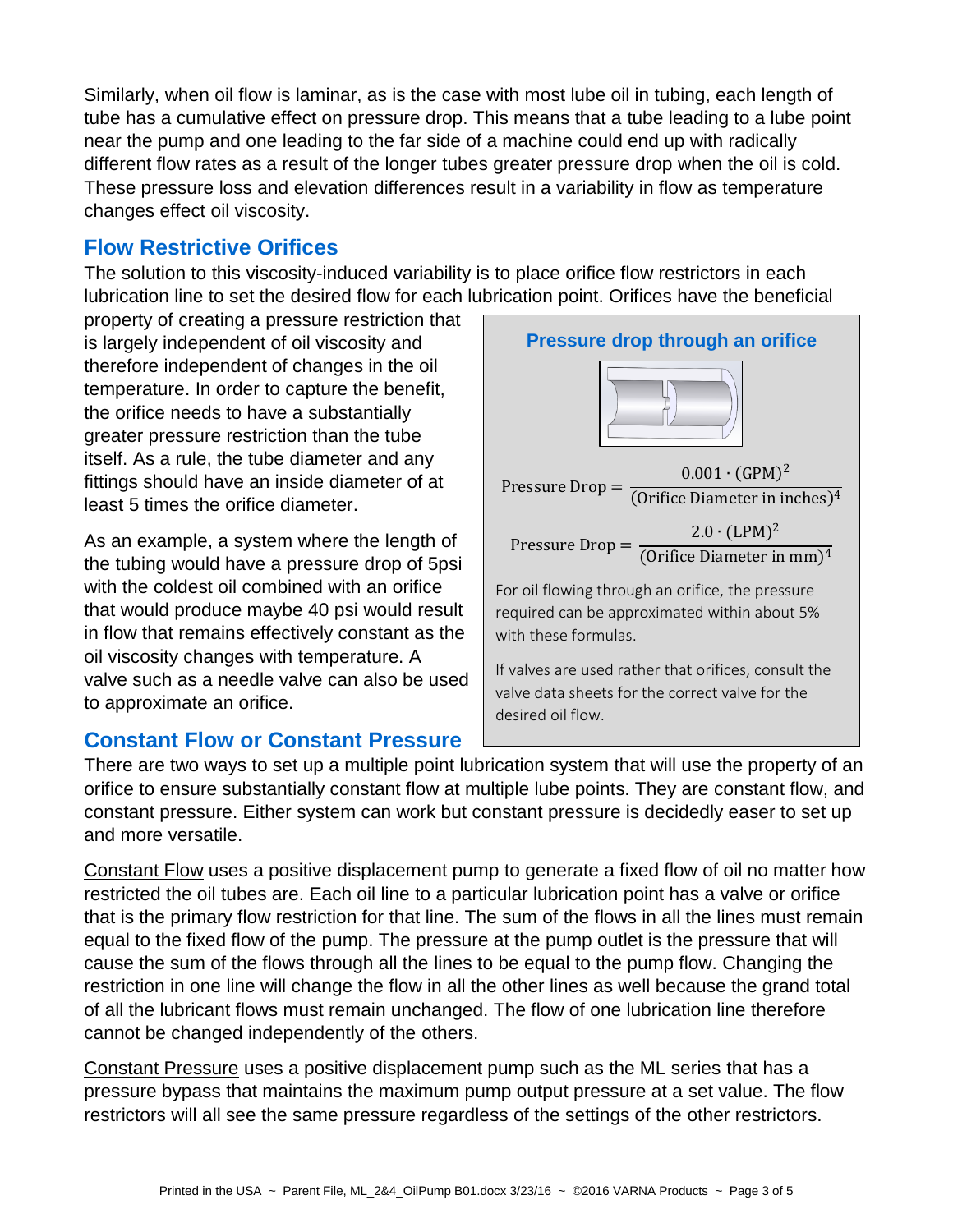Unlike in constant flow, the restriction in one lubrication line can be adjusted without affecting the flow in the other lines because the bypass valve takes up the difference. In essence, the pressure bypass valve in the pump is like another orifice in the system except that it changes size on the fly to hold the rest of the orifices at their designed flow.

## **System Setup**

The size of the tubing and the size of orifice in each line must be chosen to work together. As a rule of thumb, the tube size should be at least five times the orifice size. In order for constant pressure to result in constant flow, the pressure loss in the tube and any fittings should be less than 20% of the orifice loss when calculated for the coldest and thickest oil that may be used in the system.



Start by picking a target pressure for the orifice restrictions. Higher pressures need a higher horsepower pump but the diameter of the tubing can be smaller. Lower pressures will require larger diameter tubing but they can use a lower horsepower pump. A good starting pressure might be 30 psi.

Calculate the losses for each length of tube using the desired flow for that line and the coldest oil present during a cold startup. If the losses in a particular line exceed 20% of the operating pressure, increase the diameter of

the plumbing. If tubing diameter is coming out too big to be practical, the target operating pressure can be increased. The ML pumps can be set as high as 80psi.

Once the operating pressure is chosen, the orifice sizes can be chosen. They are usually located within a fitting such as a nipple or coupling and can be placed anywhere in the line.

# **Application Engineering**

It is challenging to address every possible installation type. We are always happy to help in choosing an appropriate installation setup. Give us a call for engineering assistance and support. 888-676-7774